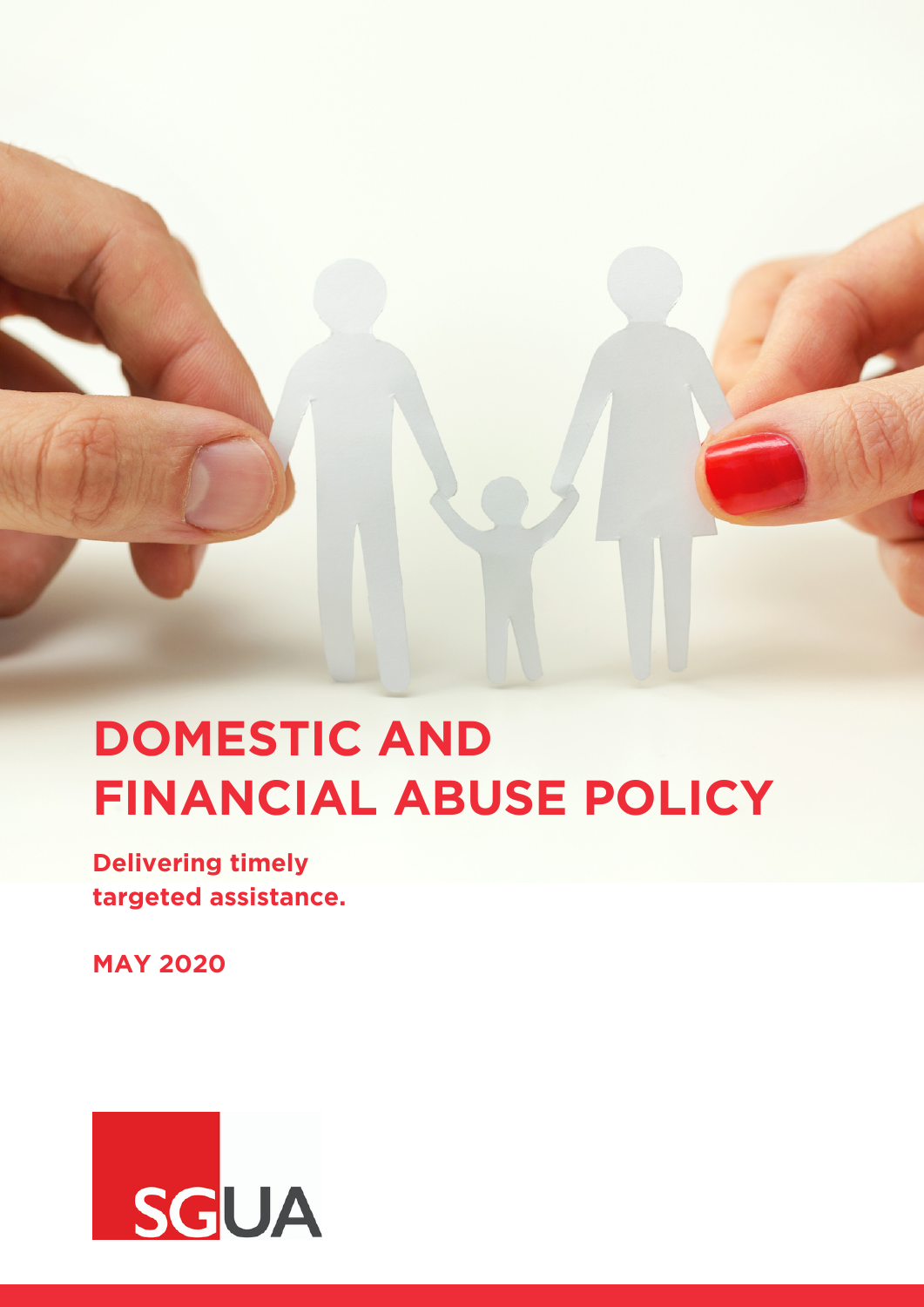# **Introduction**

This document sets out our commitment to victims of domestic or financial abuse. It is regularly reviewed and has been endorsed by our Managing Director. Our Board and senior management receive regular reporting on matters relating to domestic and financial abuse and have ultimate accountability for this Policy.

# **Purpose**

The purpose of this Policy is to inform all our staff, stakeholders and customers of our approach to identifying and supporting people affected by domestic and financial abuse.

We recognise that domestic and/or financial abuse is a serious and prevalent issue in Australian society. We acknowledge that domestic violence means much more than physical violence. It includes emotional abuse, psychological abuse, sexual abuse, financial or economic abuse and damage to property. We consider that the safety of our customers affected by domestic and financial abuse is paramount.

In Australian law, 'family violence' is defined as "violent, threatening or other behaviour by a person that coerces or controls a member of the person's family… or causes the family member to be fearful."



# **Immediate Danger**

If you are feeling unsafe and in immediate danger, call (Triple Zero) 000.

## **Delivering timely, targeted assistance**

At St George Underwriting Agency (UKAWA Pty Ltd), we aim to provide our affected customers with safe, supportive, timely and flexible assistance.

For this Policy our "customers" are an individual insured, a third-party beneficiary, a potential customer or an individual an insurer is seeking to recover money from.

We have appointed a Domestic and Financial Abuse Officer (DFA Officer) who is responsible for:

- ensuring that our staff are aware of the contents of this Policy and of our commitment to victims;
- ensuring that staff undertake appropriate training;
- monitoring compliance with this Policy;
- regularly reporting on compliance to senior management and our Board; and
- reviewing and updating this Policy on a regular basis.

# Our DFA Officer can be contacted at 08 6381 7100.

# **Training**

We provide training to all relevant members of our staff and our distributors. The training is designed to ensure that our staff and distributors:

• recognise domestic and financial abuse;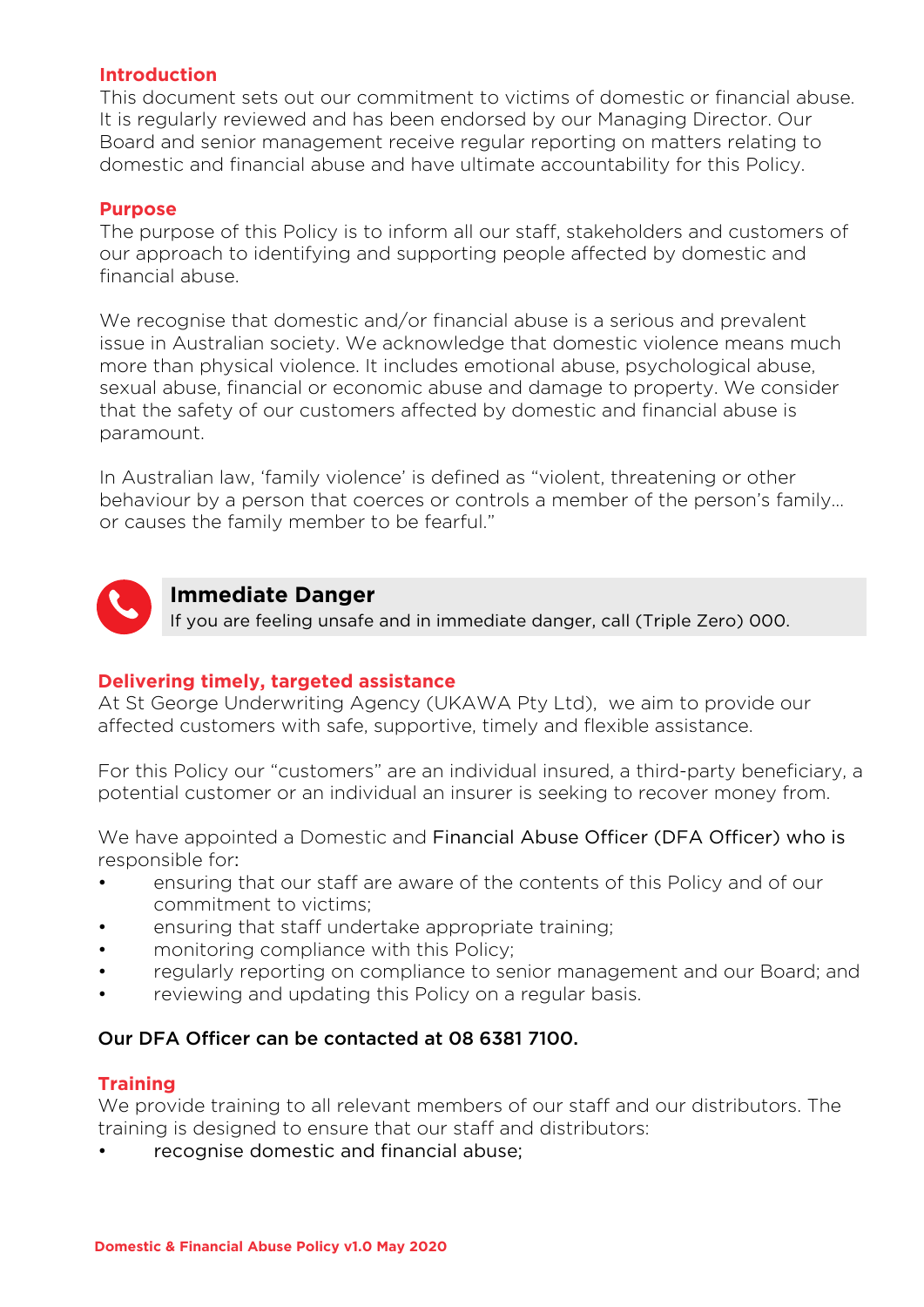- understand the consequences of domestic and financial abuse;
- understand how to engage effectively and appropriately with affected customers; and
- understand how to apply this policy.

## **Confidentiality**

We recognise the importance of protecting the private and confidential information of our customers affected by domestic or financial abuse. We are committed to ensuring confidentiality is maintained.

We will work with you to ensure confidentiality. This could include assisting you to change access to our systems, updating your contact details, offering different methods of communication and agreeing to the appointment of a trusted person to act on your behalf.

#### Disclosure

We understand the need for us to minimise the information that we require customers affected by domestic or financial abuse to disclose and the number of times they are required to disclose information about their situation.

When customers have been recognised as being affected by domestic or financial abuse, we have processes in place to limit the extent of disclosure.

## **Claims**

Where we are involved in handling claims we have established claims processes that recognise the need for appropriate and sensitive handling of claims for customers affected by domestic or financial abuse. These processes include consideration of Confidentiality and Disclosure.

#### **Financial Hardship and Collection arrangements**

If a customer is identified as being affected by domestic or financial abuse then we will make suitable enquiries with the customer about their financial situation to determine whether they are experiencing financial hardship.

We understand that financial hardship can affect anyone. We will treat our customers with respect, empathy and understanding and will work with them to identify the type of support they require.

We will assist our customers to complete a financial hardship application form and gather supporting documents. We will fast track any financial hardship request and provide options to retain their insurance policy if they say they cannot pay their premium.

Where we become aware that a customer's debt involves a situation of domestic or financial abuse then will not refer the debt on to a third-party debt collection agency. We will consider the risks involved in attempting to recover debts in these situations.

Sometimes customers may need extra help to get through a difficult time. Free, confidential, independent financial advice is available from Financial Counselling Australia or call the national financial counselling hotline on 1800 007 007.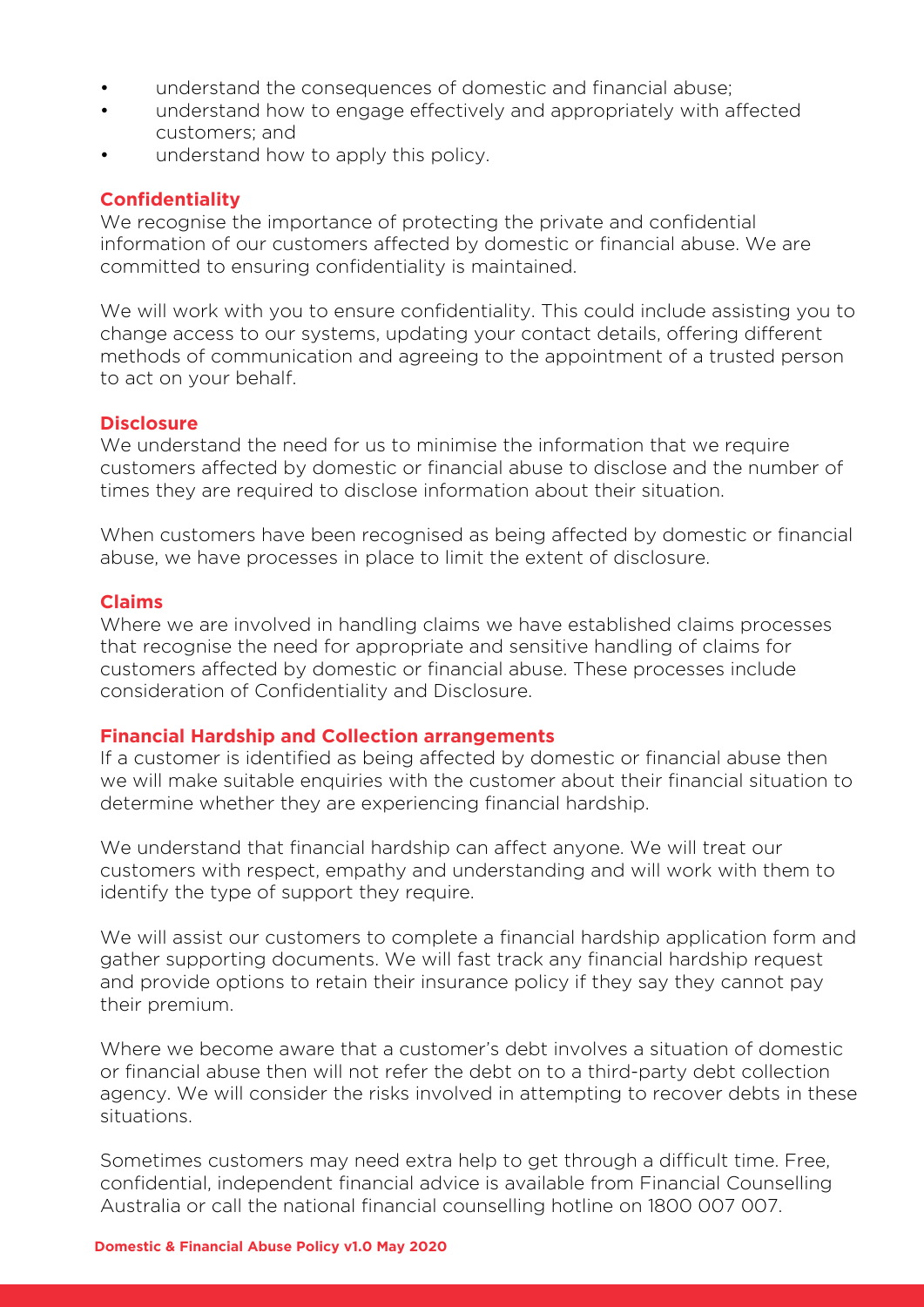## **Expert support for our customers:**

We are committed to supporting our customers within the bounds of our insurance expertise. A list of organisations that provide free and confidential support services for all Australians is included below: